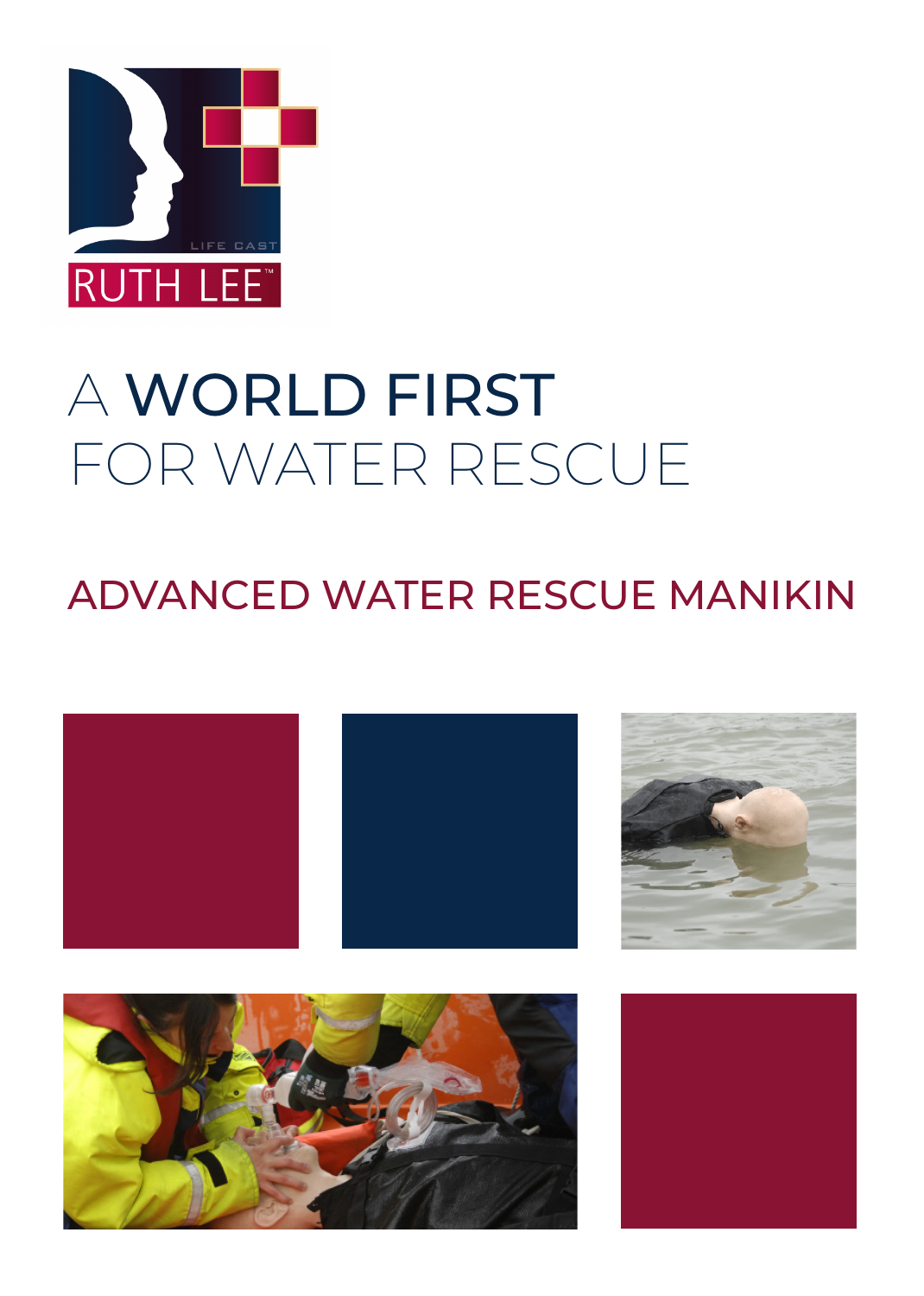# *TAKING WATER RESCUE TRAINING TO THE NEXT LEVEL...*

# Combine water rescue and medical training

Replicating a realistic rescue scenario prepares your team for a genuine emergency. Previously, teams practised water rescue techniques using one manikin and switched to a different one for medical skills. With the Advanced Water Rescue Manikin, this is no longer necessary, allowing your crews to complete a full, simulated drowning rescue with just one manikin.





# *This product offers a unique opportunity to take training from start point of rescue, right to resuscitation.*

Adam Khan - Critical Care Paramedic with Wiltshire Air Ambulance





# LIFECAST BODY SIMULATION

Introducing a step change in realism for the medical and rescue training industry, Lifecast Body Simulation has developed a range of highly accurate and lifelike medical manikins which are transforming the way that medical simulation and education are delivered and absorbed. With 30 years of clinical experience and 30 years of designing manikins for TV & films we are able to bring realism to the world of medical simulation.

# RUTH LEE

Over the last 25 years, Ruth Lee Ltd has established itself as one of the world's leading manufacturers of training manikins. Located in rural North Wales, and from humble beginnings, when production was run from the family barn, the company now operates from two sites, selling manikins all over the world, to more than 50 countries.

Working with professional and volunteer teams in the Fire Service, Armed Forces, Healthcare, SAR, Police, Prisons, Lifeguard and water rescue sectors and multiple specialist rescue and training organizations, the company manufactures a wide range of manikins with unique features. Each manikin has been designed in consultation with industry experts to ensure that they meet the rigours of individual training requirements .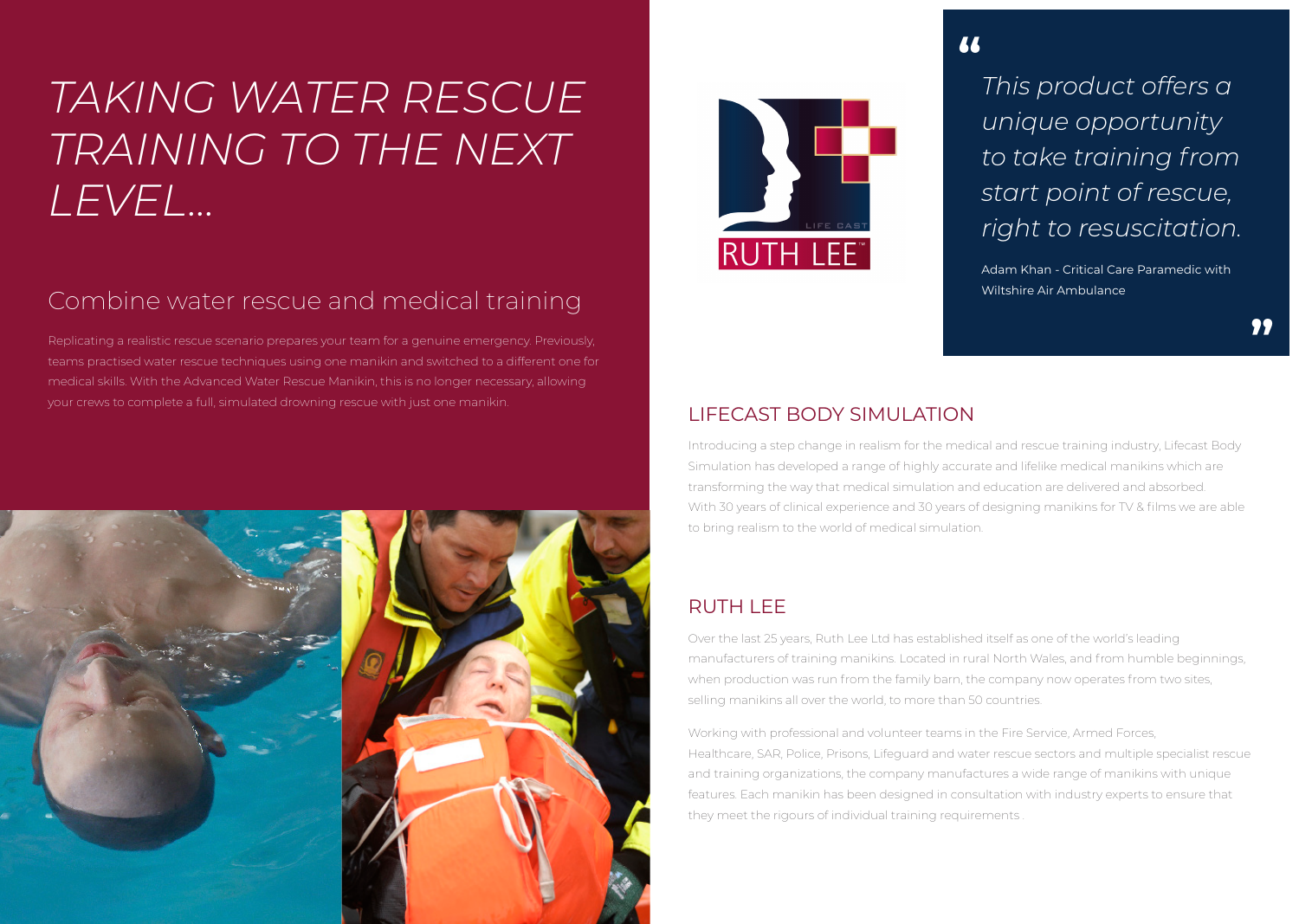# CLEANING AND MAINTENANCE

#### MANIKIN TORSO

- **•** Wash with a soft sponge and water.
- **•** A PH neutral, non-coloured mild liquid soap may be used if required.
- **•** Dry thoroughly before storing.
- **•** Do not use any abrasive cleaning agents or materials.
- **•** Once clean and dry, bodies can be lightly dusted with talcum powder to dull any shiny areas.
- **•** We advise that after each training session, before you put the manikin in storage, you flush water through the valve and lung system by gently inserting a hosepipe into the mouth cavity and running for approx. 1 minute.
- **•** If storing the manikin between sessions or if the manikin has been used in brackish water, we would recommend flushing a cleaning agent through the valve and lung system. In particular, look for the following specifications on appropriate cleaning products
	- 1.8% V/V EN13697.
	- (agent responsible for thrush).
	-

o Bactericidal : in 5 minutes EN1040, EN1276 (including MRSA), EN 14561 and at

o Fungicidal : in 15 minutes EN1275, EN 1650 and EN14562 on Candida albicans

o Virucidal : in 15 minutes NF T72-180. Effective on Rotavirus and Coronavirus.

#### OUTER BODY AND OVERALLS

The main body of the manikin is manufactured using a sturdy waterproof polyester that is easy to clean and decontaminate.

**•** Water rescue manikins are designed to allow the ingress of water during use and it important that this water is allowed to drain out after use. We recommended that the manikin is hung suitable cleaning fluid before washing with soapy water to remove traces of the cleaning fluid. Please be aware that bleach or caustic based cleaning fluids will start to have a detrimental

- up using the large webbing loop to the back and that the wellington boots are removed.
- **•** If the manikin becomes soiled with oil or other similar substances, carefully clean using a effect on the fabric integrity.
- **•** Although the manikin is made from tough, waterproof polyester, always ensure that it is completely dry before stowing.

# TRANSFORMING DROWNING TRAINING

Combining the ultra-realistic technology of Lifecast Body Simulation with the protective and rugged Ruth Lee body means that the manikin can be used to accurately simulate the rescue of drowning victim from the water, allowing rescuers and medical practitioners to train more effectively and more quickly, under pressure and in hostile conditions.

The Ruth Lee outer body aids buoyancy in all waters, whether open waters, pools, lakes and rivers helping to maintain the body in the drowned position ensuring the advanced water rescue manikin is protected in hostile environments.

The manikin replicates hydrostatic squeeze, meaning that both dry and wet lung drowning skills can be perfected - a world first for water rescue training.

#### FEATURES & BENEFITS

- **•** A high-tech drowning torso from Lifecast for ultra-realistic medical skills training.
- **•** Specialist technology replicated hydrostatic squeeze to allow for wet or dry lung drowning scenarios.
- **•** The manikin is designed to mimic a drowned person in the water it floats like an unconscious person but can also be weighted to sink or increase the realism of rescue.
- **•** Pockets on arms, legs, chest and back to allow for additional divers weights or equivalent to be added (a maximum of 10kg can be added before the manikin will sink and we would advise use of a buoyancy aid if you plan to add any more weight to the manikin).
- **•** Cardiopulmonary Resuscitation chest compression 5-6cm with built in recoil.
- **•** Supplied with easy drain wellingtons OR soft shoes to allow military uniforms to be dressed over carcass.
- **•** Easy access point to reach drainage/fill 3 way tube lets you introduce liquid to replicate ' foaming' as part of a wet lung rescue.
- **•** Anatomically correct weight distribution for the 'feel' of a real casualty.
- **•** Dry weight 50kgs in total (with soft feet) or 52kgs (with wellington boots).

#### KEY MEDICAL PARAMETERS

- **•** Nasopharyngeal Airway insertion
- **•** Nasal intubation
- **•** Oropharyngeal Airway insertion
- **•** Oro tracheal intubation
- **•** Laryngeal Mask airway insertion
- **•** i-gel® insertion
- **•** Combitube insertion
- **•** Bag valve Mask ventilation
- **•** Mechanical Ventilator compatibility
- **•** Manual suction or mechanical suction of nasal and oral cavities.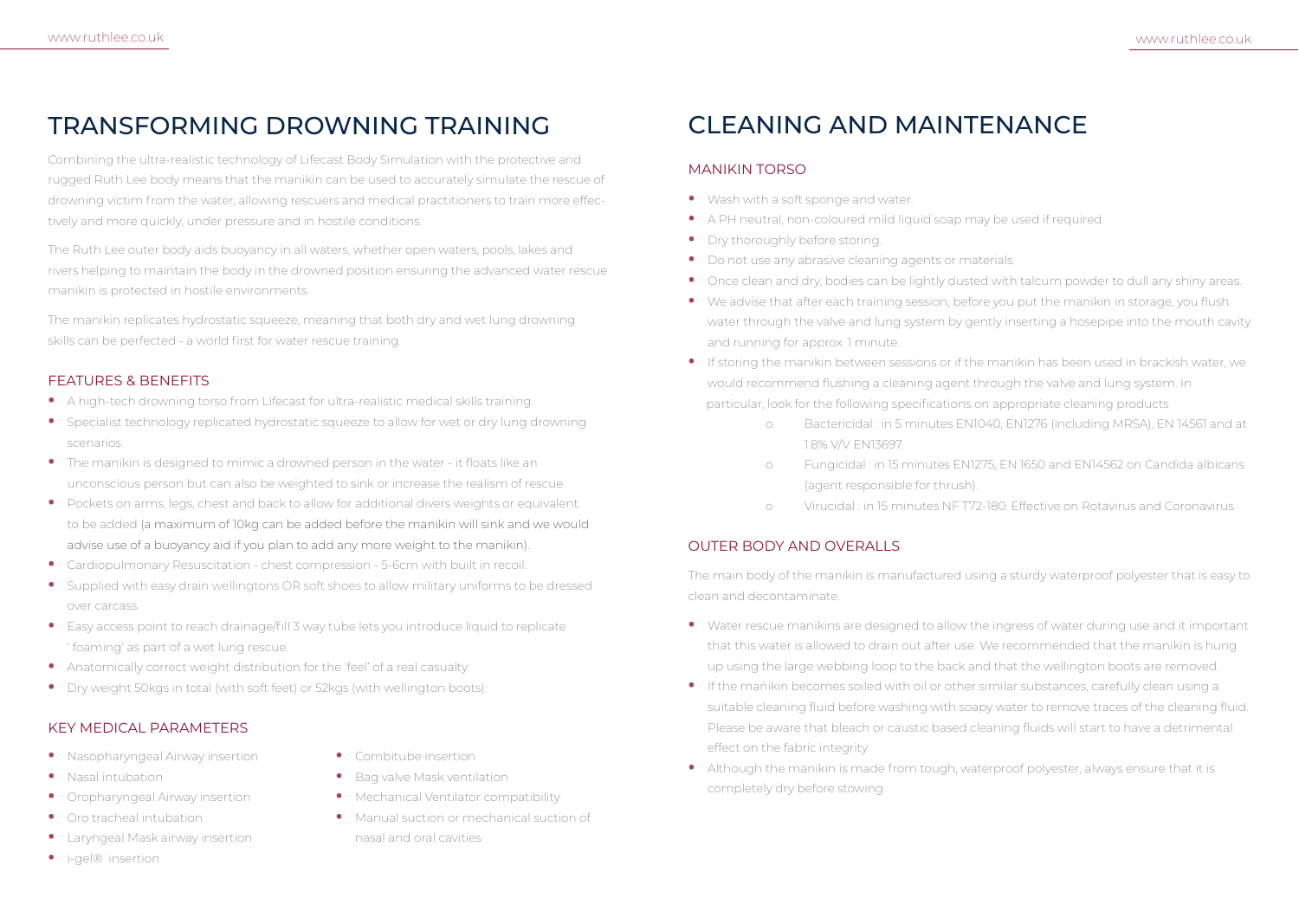# FEATURE SPECIFIC GUIDANCE

#### AIRWAY

- **•** Avoid putting solids in the nose, mouth or airway.
- **•** Use recommended airway adjunct size.
- **•** Only use Cottonseed Oil as the lubricant for airway adjunct insertions.

**•** CORE - Urethane & Silicone • Latex free

## LIMBS

**•** Avoid moving limbs into abnormal anatomical positions.

## **HAIR**

**•** Avoid over working or pulling the hair.

- **•** SKIN Silicone
- **•** AIRWAY Silicone
- **•** HAIR Human Hair
- **•** EYES Acrylic

#### MATERIALS

# ENVIRONMENTAL SPECIFICATIONS

- **•** Temperature Range Storage: 0ºC to 40ºC
- **•** Temperature Range Use: 10ºC to 35ºC
- **•** In high humidity regions, please ensure the manikin is always completely dry before storage.

# MANIKIN BODY

Carcass constructed from nylon mesh. High density polypropylene webbing (25mm rated to 207 Kg, 50mm rated to 440Kg) SOLAS reflective tape compliant with US Department of Transportation specification USCG 46 CFR, section 164.018, and International Maritime Organisation (IMO) resolution A.658(16). Non-absorbent closed cell foam – water absorption: 1 Day <0.1 (DIN 53428 1986) 28 Days < 0.5% VOL. Overall constructed from the same material used in Police ballistic/stab vests (conforms to OEKO-TEX® Standard 100, BS EN ISO 12947-2 & 14116: 2008).

# AIRWAY MANAGEMENT AND VENTILATION

- **•** Lifecast Body Simulation manikins are designed to enable step wise airway management and allow for the insertion of nasopharyngeal, oropharyngeal, supraglottic airways and endotracheal tubes.
- **•** Do not perform mouth to mouth ventilation (mouth to mask with a one-way valve is acceptable).
- **•** Bag Valve Mask/Tube ventilation and mechanical ventilation can also be performed.

# CHEST COMPRESSIONS

- **•** Manual chest compressions can be performed on all Lifecast Body Simulation manikins.
- **•** Please contact Lifecast Body SImulation for advice before using mechanical chest compression devices.

## **CANNULATION**

All Lifecast Body Simulation manikins can be cannulated, however as there are no functional veins, flashback is not possible. The only exception is for Pre-Term and Full Term Babies which feature cannulateable umbilical cords and 5ml fluid reservoirs thereby enabling flashback to be achieved/observed.

# MOVING & HANDLING

- **•** Move in the bags / cases / stretchers provided.
- **•** Do not move by pulling the manikin limbs.
- **•** Do not lift by the head or neck
- **•** As the dry weight of this manikin is approximately 52kg, we recommend that a moving and handling risk assessment be conducted. Please note that the manikin will be significantly heavier when first hauled from the water and also take not if additional weights have been inserted into the pockets.

# USING ELECTRODES, DEFIB PADS AND ADHESIVE TAPE

- **•** The most effective solution is to use APHIX™ Silicone Adhesion Promoter www.smooth-on. com/products/aphix/ - This link gives you access to product details, instructions for use and ability to purchase on-line directly or via a list of global distributors.
- **•** We have also tested 3M™ Kind Removal Silicone Medical Tape 2770 (CAT No. 2770, Part Number M2770, 3M ID70200764549) and this works very well for securing dressings and airway adjuncts (ET tubes etc.).

# GENERAL CARE

# STORAGE

- **•** Allow to dry thoroughly before storing.
- **•** Store face up in a cool and dry place.
- **•** Do not store in an air-tight container.